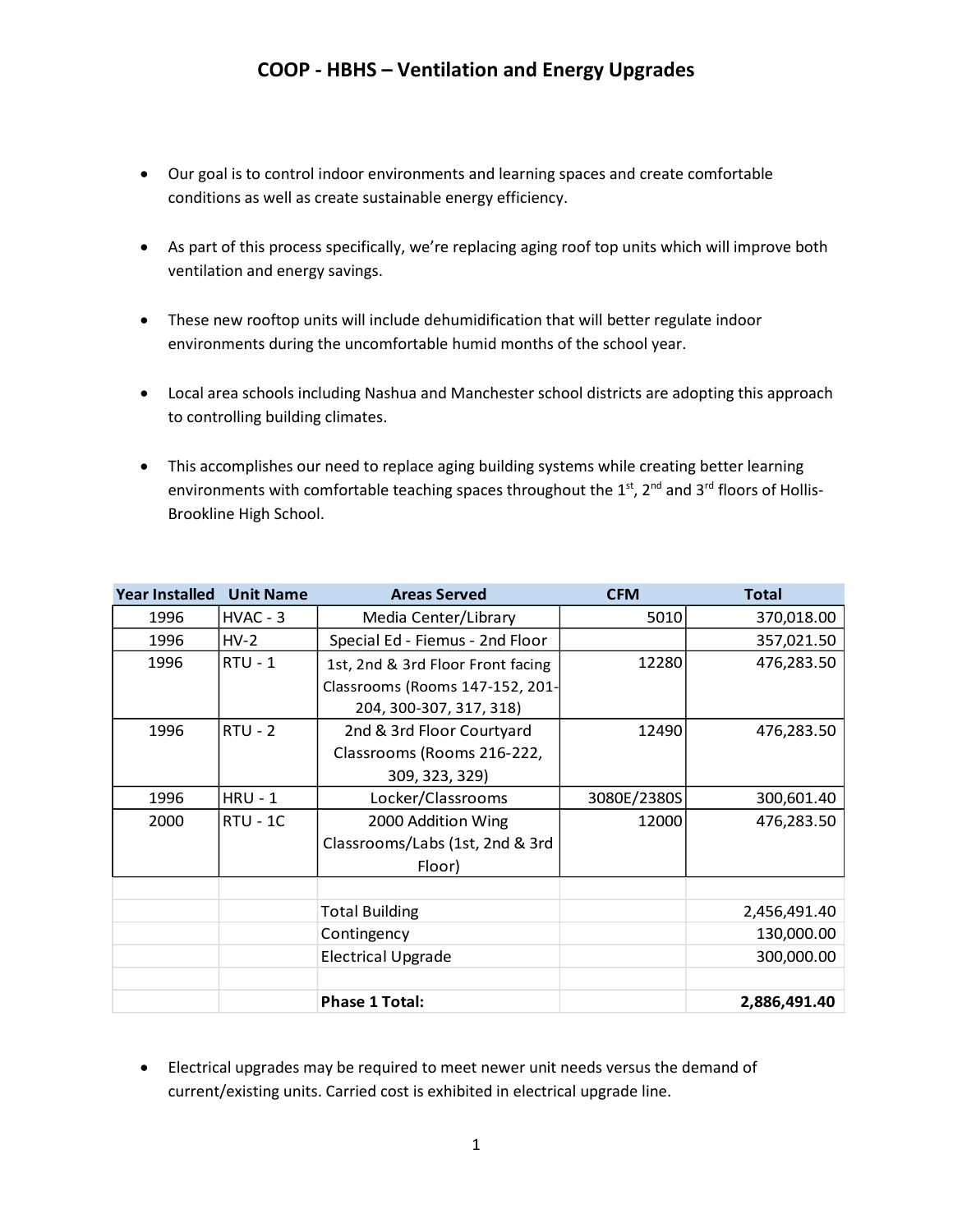As noted below in the 1<sup>st</sup>, 2<sup>nd</sup> and 3<sup>rd</sup> floor plans, the color- coded rooms are the spaces that will have ventilation and dehumidification upgrades.

- Spaces not included in the color coding are serviced by pre-existing units that either have cooling currently or aging units that have not been identified in this initial phase of the energy upgrade.
- With this plan, the majority of learning spaces on the  $1<sup>st</sup>$ ,  $2<sup>nd</sup>$  and  $3<sup>rd</sup>$  floors have been identified to maximize teacher and student access to ventilation and comfortability.



 **Rooms** 201, 202, 203, 204, 205, 216, 217, 221, 222, 223, 224, 225, 248, 249, 250, 270, 271, 273, 274, 275, 276 are included in this plan.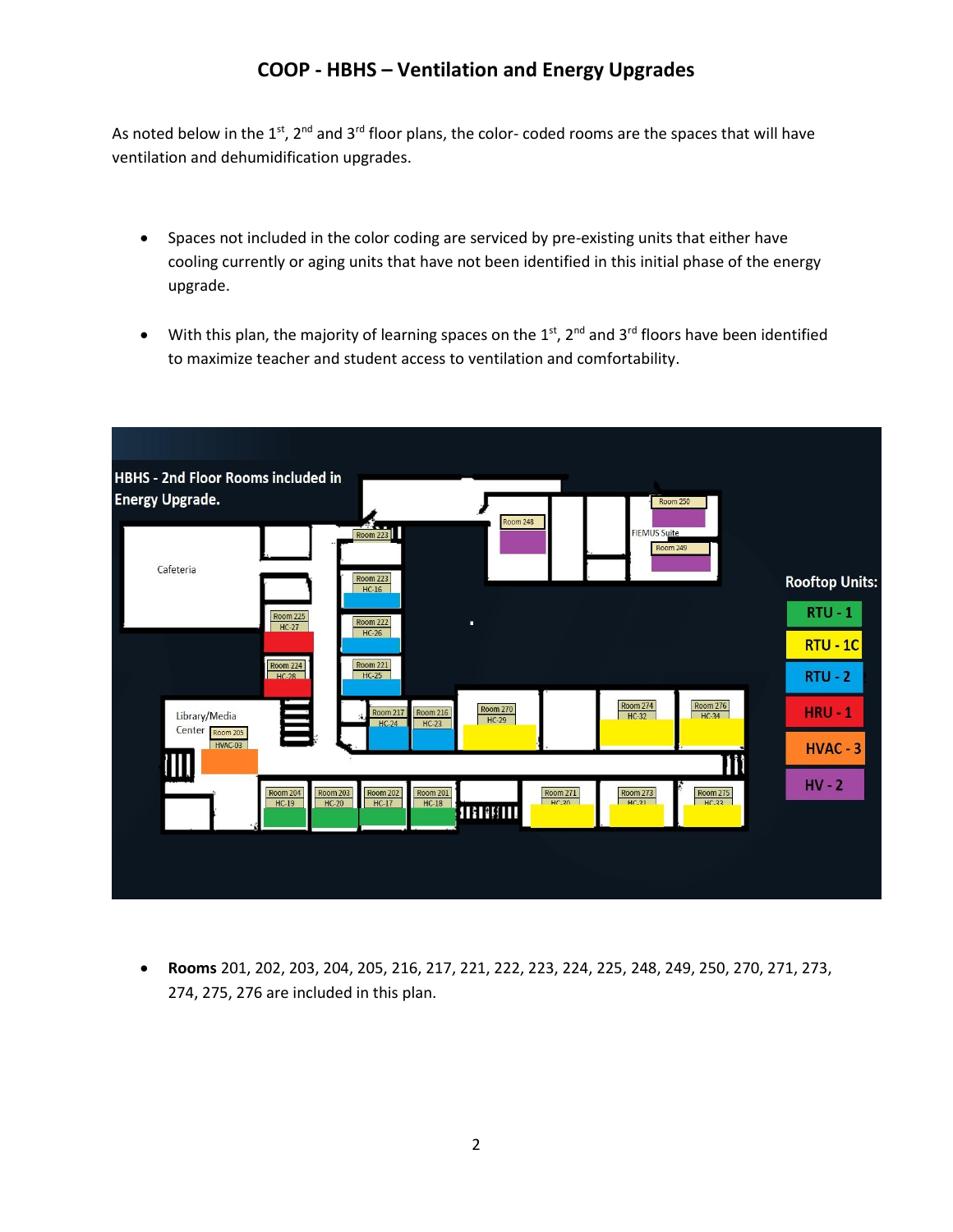

 **Rooms** 300, 301, 304, 307, 309, 310, 317, 318, 321, 323, 327, 329, 332, 362, 370, 371, 372, 373 and Locker Room spaces are included in this plan.